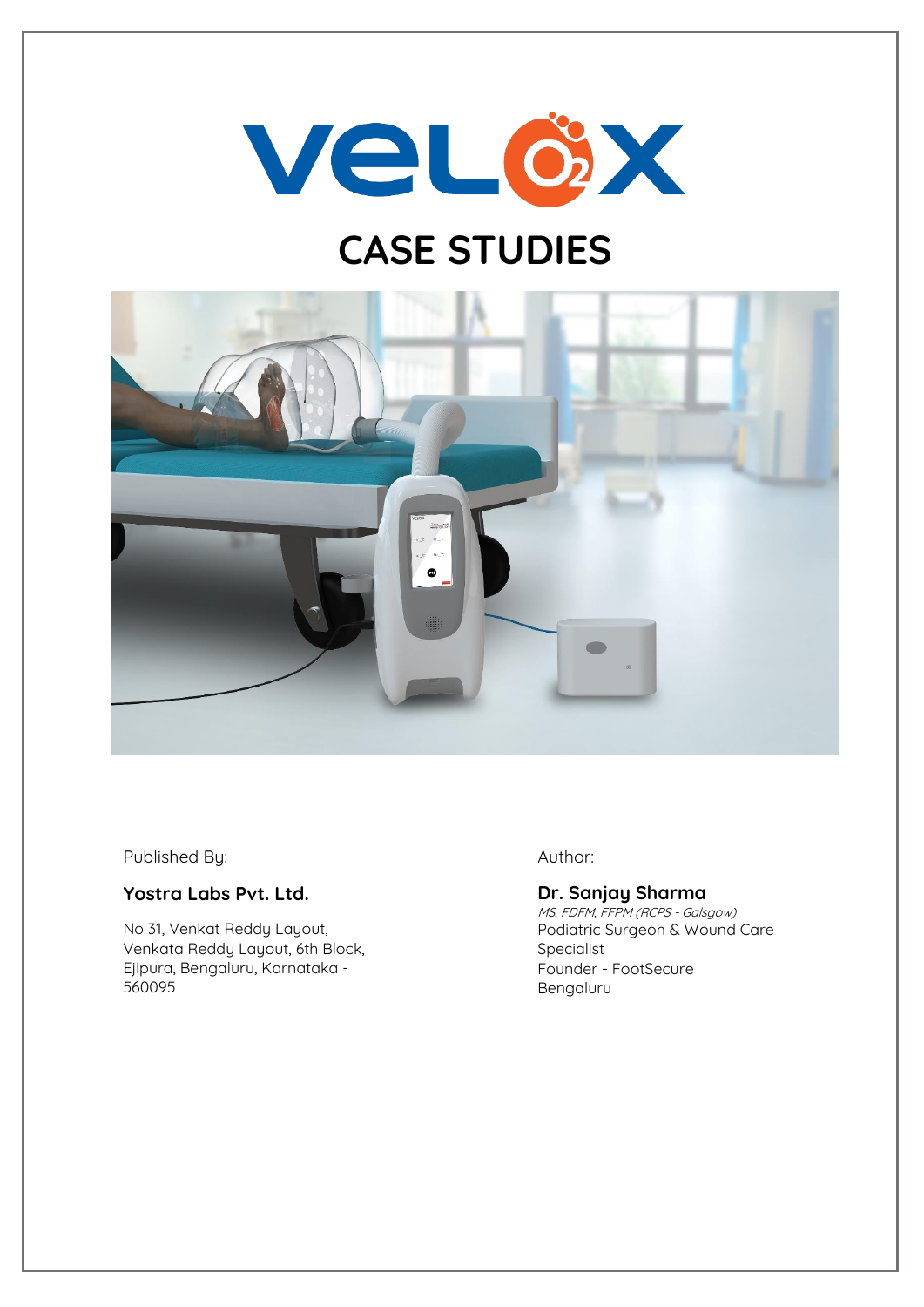



#### **Dr. Sanjay Sharma**

Podiatric Surgeon | Founder - FootSecure, Bengaluru

We have been using VELOX for several of our patients with neuropathic, neuro ischemic and venous ulcers at FootSecure, in the last one year.

VELOX is recommended as an adjunct to standard of care. In most cases, we recommend VELOX post infection control once we start visualizing the granulation tissue on the wound. The therapy has been useful in cases of ischemic wounds, where angioplasty was partially successful.

VELOX (Topical Warm Oxygen Therapy) has an anerobic activity on the wound bed, with improved pH levels, helps to improve vascularity by angiogenesis, and enhanced micro circulation in the peri wound area. In the right cases, we have seen 45% – 50% faster wound healing rates, in comparison to standard of care.

**YOSTRA**